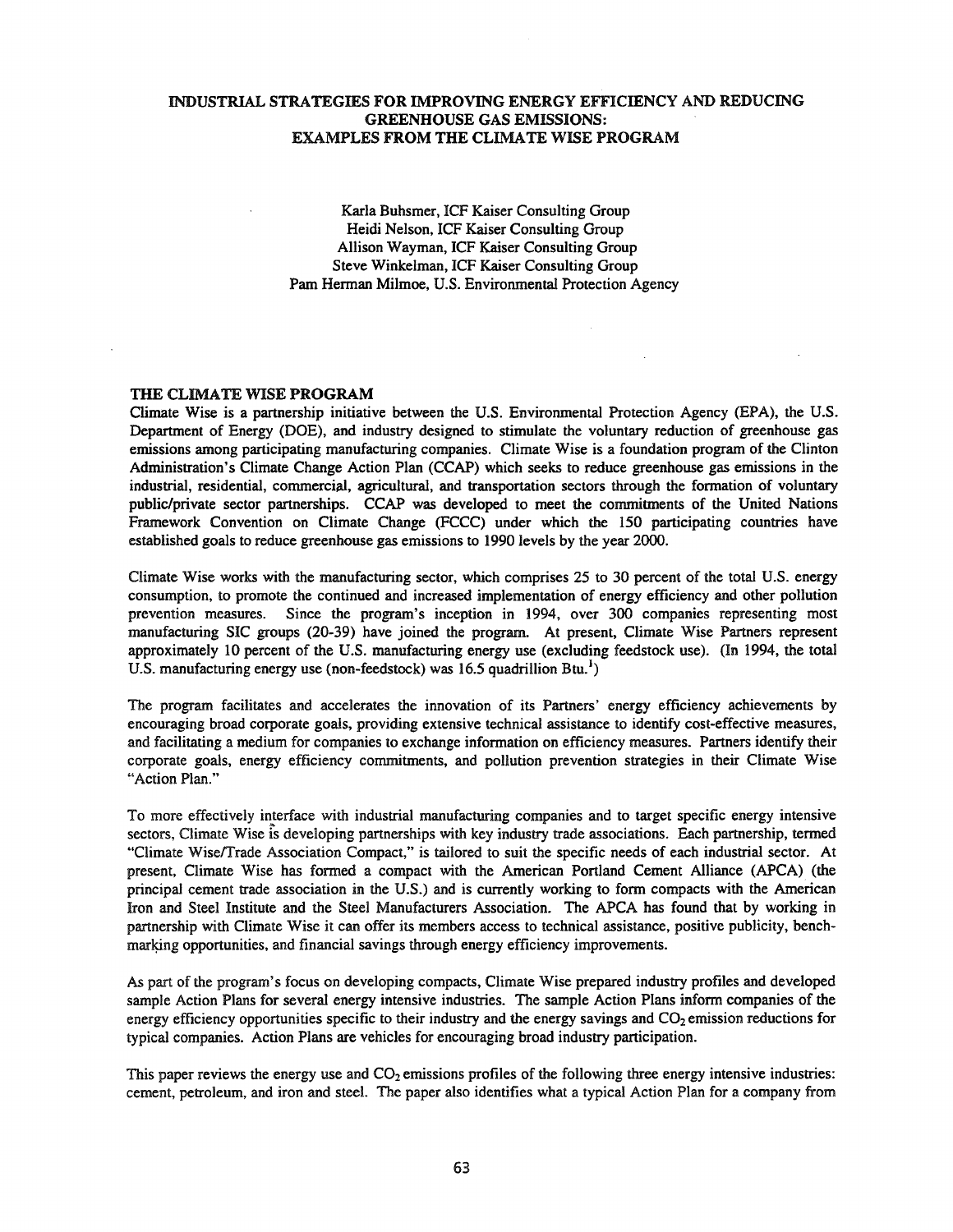each of these industries might look like and the types of savings (energy, CO<sub>2</sub> emissions, and energy costs) which might be achieved. The measures featured in these Action Plans are widely applicable and are likely to offer relatively short payback times. In addition, the paper describes other measures and existing or emerging technologies that may be available to these industries.

# CLIMATE WISE ACTION PLAN

Prior to joining the program, potential Partners meet with Climate Wise representatives to discuss their emission reduction opportunities and goals. Six months after signing their "Partnership Agreement," Partners submit an Action Plan detailing their Climate Wise commitments. Typical industry energy efficiency commitments include equipment and manufacturing process efficiency improvements, fuel switching, and new product designs. After 18 months of program participation, Climate Wise Partners report their achievements under the Voluntary Reporting of Greenhouse Gases Emissions Program established under Section 1605(b) of the Energy Policy Act of 1992.

A well thought-out and comprehensive Action Plan provides a framework for planning and tracking energy efficiency improvements that are of significant benefit to the Partners. As a "living document," the plan can be adjusted to meet the changing needs of the Partner. The plan also enables Partners to evaluate their projects and make the necessary adjustments to ensure that the projects are contributing to the company's energy efficiency and pollution prevention goal.

A Partner's energy efficiency and pollution prevention goal is often expressed as a percentage reduction in energy use, energy use per unit of output, or as a specific greenhouse gas emissions reduction. Partners identify areas of potential efficiency improvements to meet this goal by conducting "walk-through" audits of their facilities, processes, and operations. Also, many Partners analyze their company's consumption and waste patterns of energy, water, and chemicals to determine areas which require improvement. After reviewing preliminary data (e.g., capital costs for new equipment, energy savings, net operating cost savings, emissions reductions, and other environmental benefits) on potential energy efficiency measures, Partners can develop a list of measures which best meet the company's goal.

Climate Wise offers several resources to assist Partners in developing their Action Plans. These include the following:

- Action Plan Software assists Partners to identify promising actions and calculate their project-level energy savings and emission reductions.
- @ Climate Wise Case Study Compendium highlights energy efficient and pollution prevention activities that Partners have successfully implemented.
- @ Opportunities Assessment Guide assists Partners to identify energy saving and greenhouse gas emission reduction projects.
- 8) Climate Wise *Wise Line* provides general guidance to Partners concerning entity- or project-level energy saving and emission reduction calculations.

## ENERGY EFFICIENCY AND THE CEMENT INDUSTRY

The hydraulic cement industry, SIC 3241, consists of those firms producing portland, masonry, prepared hydraulic, natural, lime, and oil well cements. Portland cement comprises 96 percent of the hydraulic cement production, with masonry cement comprising a significant proportion of the remaining four percent. The U.S. industry is recovering from a period of decreased profits which was largely attributed to the reduced demand for building materials and to competition from lower-cost cement imports.

## Energy Use

The cement industry consumed 329 trillion Btu of energy for fuel in 1994, and represented 2 percent of the U.S. manufacturing industry's non-feedstock energy use.<sup>2</sup> The industry's energy use consists primarily of fossil fuel input to the clinker-producing kilns and electricity used to operate crushing and grinding equipment, material handling equipment, machinery drives, pumps, auxiliary equipment, fans, and pollution control equipment.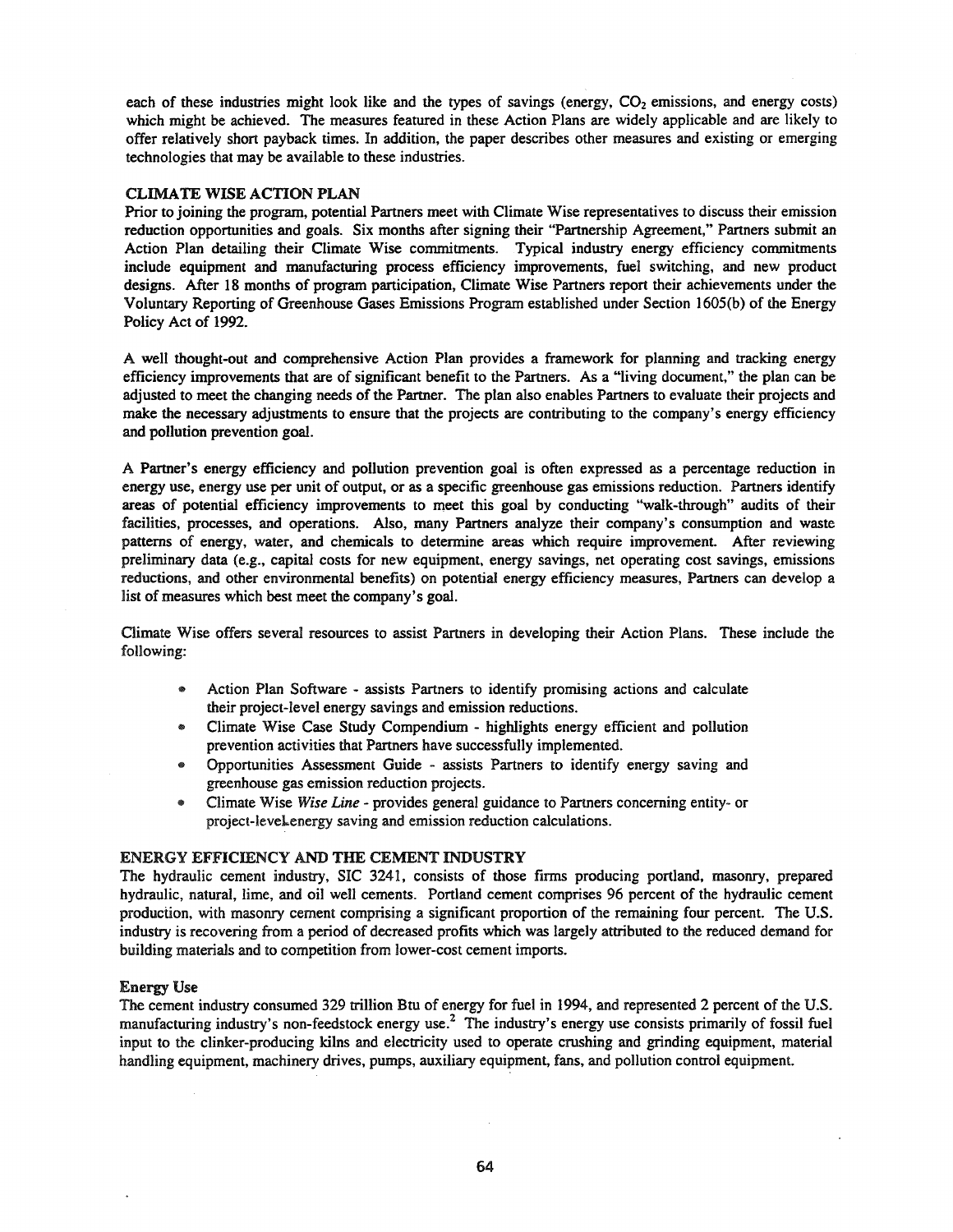There are four primary methods of processing cement: wet kiln, dry kiln, preheater, and precalciner. The four methods use similar raw materials, but have different energy efficiencies due to the method of grinding raw meal or the configuration of the pre-processing step.<sup>3</sup> Cement production using a wet kiln is the most energy intensive method, consuming an average 6.5 million Btu per ton of cement produced.<sup>4</sup> During the wet kiln process, raw materials are ground with water to create a slurry which is approximately:,30 to 40 percent water. The slurry is then fed into the kiln. This process is particularly energy intensive due to the amount of fuel that is required to separate the water from the mixture. No new wet kiln plants have been built since 1975.

Dry kilns require 11 percent less energy to produce a ton of cement as compared to wet kilns. During the dry kiln process, raw materials are ground dry and fed to the kiln. The energy efficiency of dry process kilns is often improved through the addition of preheater and precalciner systems which preheat and partially calcine the raw materials before they enter the kiln. The addition of preheater and precalciner systems reduce the energy consumption of the dry kiln by 20 and 23 percent, respectively.<sup>5</sup>

#### Energy Efficiency Improvements

Climate Wise has fonned a partnership with the APCA to recruit cement companies. Eleven cement companies, representing almost 40 percent of the U.S. cement industry capacity, have joined the program. Other companies representing an additional 15 percent of the industry's capacity are expected to join Climate Wise in the near future. As a means to assist these new Partners in developing their goals and specific projects to achieve these goals, Climate Wise has prepared a sample Action Plan that identifies some energy efficiency measures for the industry:

- Inspect and repair leaks in compressed air system.
- Optimize heat transfer conditions in the clinker cooler.
- Install expert systems for kiln secondary control.
- Optimize raw mix components to achieve better bumability.
- Replace old kiln drive motors with high efficiency motors.

The above described measures could reduce energy consumption and  $CO<sub>2</sub>$  emissions at a cement facility producing 1 million tons of cement a year by approximately 8 percent and reduce energy costs by up to  $$700,000$  per year. The most significant annual project-level energy savings and  $CO<sub>2</sub>$  emission reductions of up to 5 percent and energy cost savings of approximately \$280,000 at this facility may result from optimizing heat transfer conditions in the clinker cooler through the improved distribution of clinker and air. The facility could achieve an estimated annual 2 percent energy savings and  $CO<sub>2</sub>$  emissions reduction and energy cost savings of over \$100,000 by installing expert systems for kiln secondary control. Lastly, by optimizing the components of raw materials to obtain better burnability, energy use and  $CO<sub>2</sub>$  emissions may decrease by about 1 percent and energy costs could reduce by about \$60,000 annually for this same facility. Climate Wise emphasizes that the above measures and related savings may not be representative for all cement facilities.

Climate Wise estimates that if measures similar to those described above are implemented by half of the cement facilities in the country, the industry's energy use and  $CO<sub>2</sub>$  emissions would decrease by approximately 3 to 4 percent.

Climate Wise has identified other energy efficiency measures that are being implemented in the industry. For example, by replacing the over-sized, flat, backward inclined blades on induced draft fans for pre-processing systems with lighter and stronger high efficiency airfoil fan impellers, a facility can save an estimated 3.6 GWh per year.<sup>6</sup> Listed below are a few efficiency measures which would likely be implemented by a new facility or by an existing facility during a major equipment upgrade:

- Install high efficiency classifiers in closed-circuit grinding plants (with savings of 3.0 7.5) kWh/ton);
- Reduce heat loss through kiln shell by improving refractories (with savings of 340,000 Btu/ton);
- Install low power blending silo (with savings of  $1.4 \text{ kWh/ton}$ ).<sup>7</sup>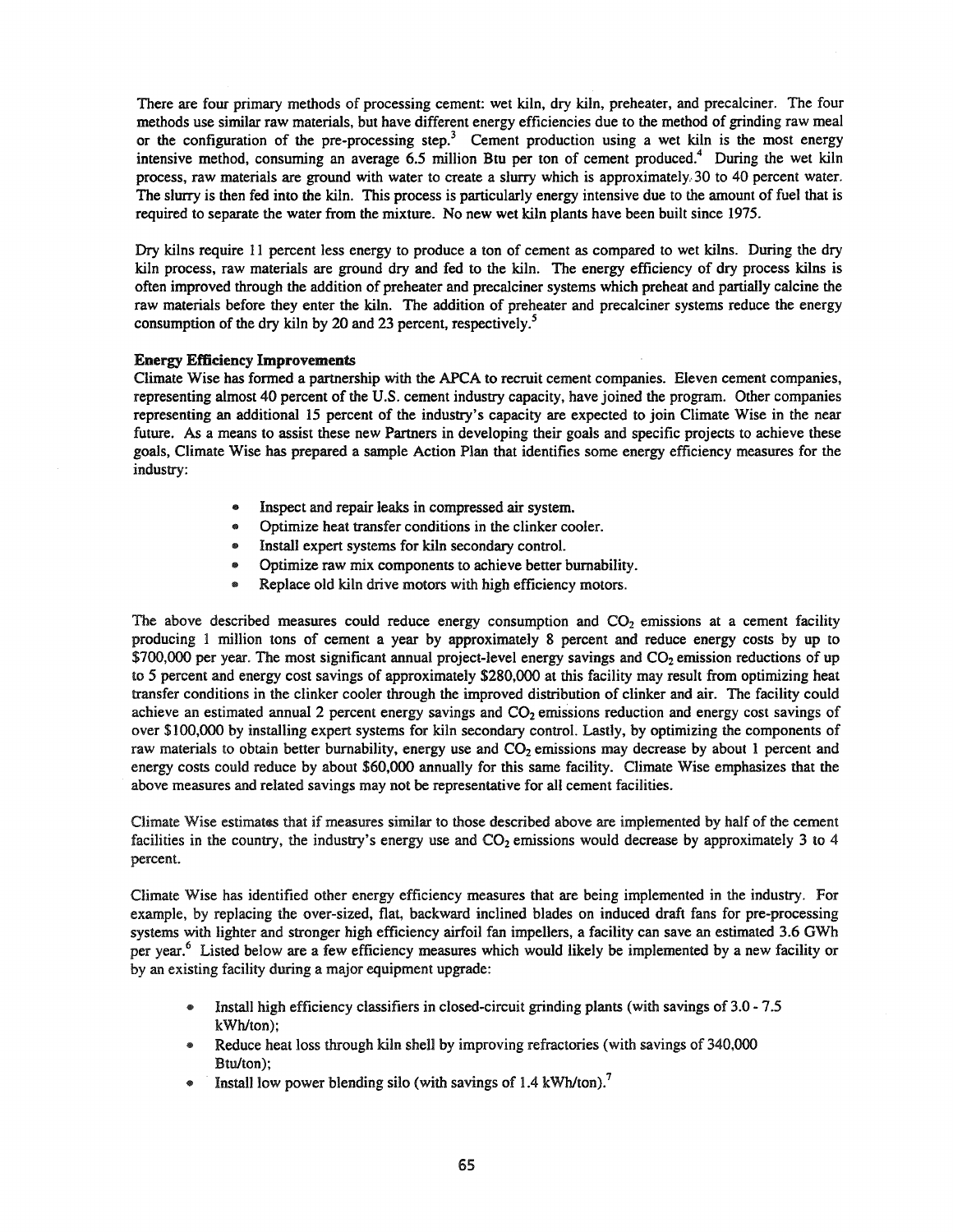Through research under a cooperative effort with the Portland Cement Association, DOE's Office of Industrial Technologies (OIT) has developed the O-SEPA air separator to control the size distribution of cement particles while reducing grinding requirements. Conventional separators allow a large percentage of fine particles to be recirculated with coarser particles for regrinding. The O-SEPA unit separates the fine and coarse particles more effectively, thus reducing the quantity of particles that must be reground. Currently operating in 52 facilities in the U.S., the O-SEPA unit is estimated to reduce electricity requirements for grinding by about 20 percent and increase production by about 25 percent.<sup>8</sup>

# ENERGY EFFICIENCY AND THE PETROLEUM INDUSTRY

The petroleum industry is classified as SIC 2911 which includes the production of petroleum products through the distillation and fractionalization of crude oil, redistillation of unfinished petroleum derivatives, cracking, or other processes. Petroleum refining is the physical, thermal, and chemical separation of crude oil into its major distillation fractions, which are then further processed through a series of separation and conversion steps into finished petroleum products. Along the way, contaminants such as sulfur and heavy metals are removed and beneficial compounds such as detergents are added. Petroleum products fall into three major categories:

- .. Fuels gasoline, diesel, and distillate fuel oil, liquefied petroleum gas, jet fuel, residual fuel oil, kerosene, and coke (87.5% of U.S. refinery yield);
- Finished non-fuel products solvents, lubricating oils, greases, petroleum wax, petroleum jelly, asphalt, and non-fuel coke (5.2% of U.S. refinery yield);
- f» Chemical industry feedstocks naptha, ethane, propane, butane, ethylene, propylene, butylenes, butadiene, benzene, toluene, and xylene.<sup>9</sup>

## Energy Use

The total energy (excluding feedstock use) consumed by the U.S. petroleum industry was 3.2 quadrillion Btu in 1994, representing 19 percent of the total manufacturing industry's energy use (non-feedstock).<sup>10</sup> The U.S. petroleum refining industry is the third largest industry in the world, accounting for about 21 percent of the world refining capacity.<sup>11</sup> The aggregate energy intensity in petroleum refining is affected by several interrelated factors such as refinery complexity, product mix, type of technology and process employed, and type of feedstock being processed. Modern, complex refineries tend to have much higher energy intensities than more simple distillation units. This is largely due to the additional energy requirements associated with the conversion and finishing process.

## Energy Efficiency Improvements

In May 1997, British Petroleum Company p.l.c. (BP) joined Climate Wise with a strong commitment to action on climate change. BP is the sixth largest refinery in the U.S. (based on annual barrel production) and is the first of the top ten largest refineries to join Climate Wise.<sup>12</sup> Energy efficiency improvements have been a high priority for BP as the company improved the efficiency of its major manufacturing activities by approximately 20 percent during the last decade. Climate Wise is currently working with BP to develop a Climate Wise Action Plan. Through its parent company DuPont, Conoco, operating 5 pertroleum refineries and 20 natural gas processing plants, is a member of Climate Wise and is contributing to DuPont's goal of improving energy efficiency by 15 percent by the year  $2000$ .<sup>13</sup>

Climate Wise is also working with Partner Total Petroleum Refinery (Total) in Denver, Colorado, recently acquired by Diamond Shamrock, Inc., on a program to demonstrate the energy efficiency of a waste-heat powered ammonia absorption refrigeration plant (WHAARP). Designed by Energy Concepts and built by Planetec, the 265 ton chiller plant acts as a debottlenecking device for the compressors by cooling the wet gas inlet vapors to 40°F, thus increasing the throughput of the fluid catalytic cracking process. The WHAARP technology could potentially recover nearly 65,000 barrels per year of liquefied petroleum gas (LPG) and 4.8 GWh of electricity.<sup>14</sup>

To assist our petroleum industry Partners, Climate Wise has identified eleven energy efficiency measures for a petroleum facility producing 36 million barrels per year. These measures are estimated to reduce the facility's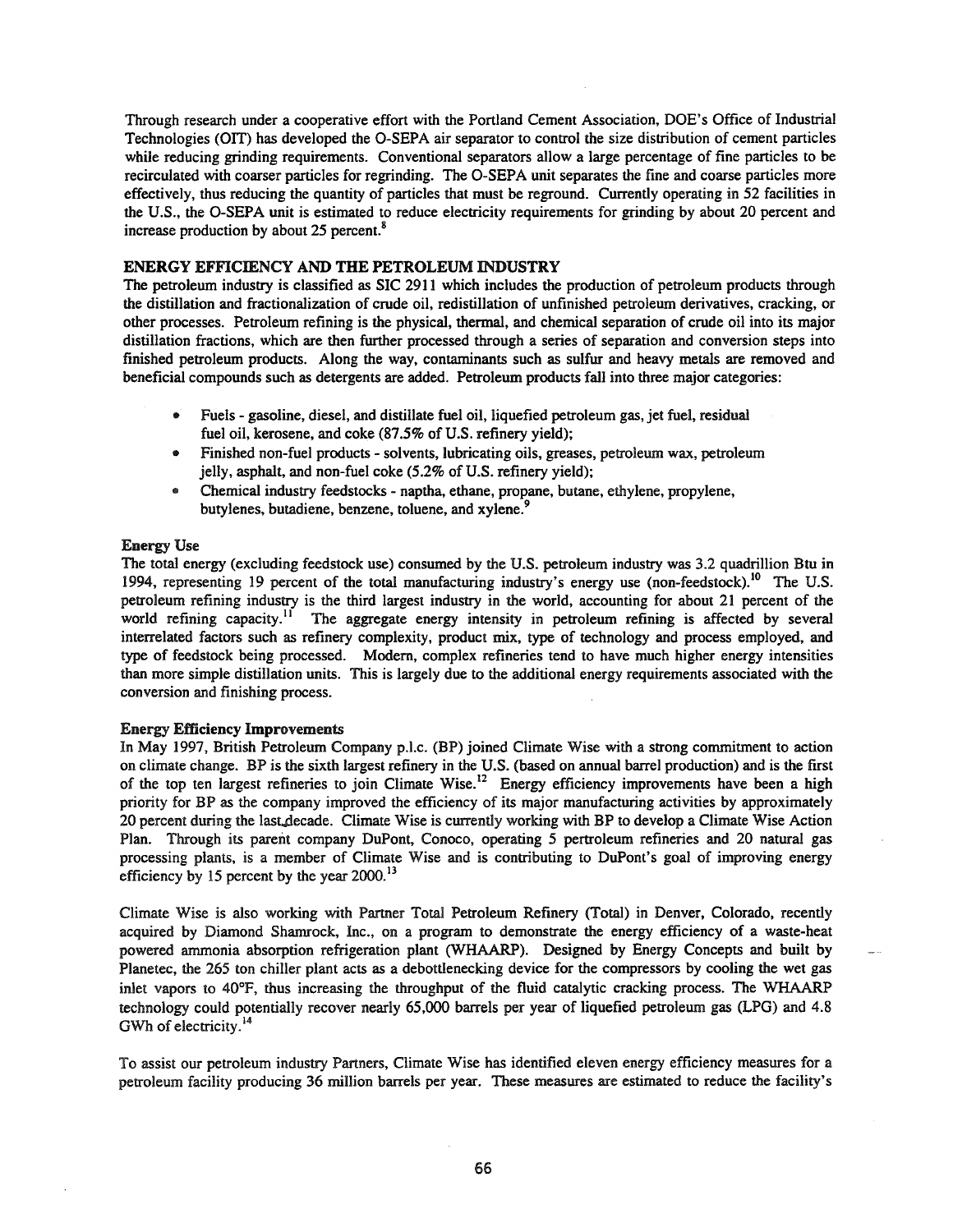annual energy consumption and  $CO<sub>2</sub>$  emissions by 10 percent and decrease fuel costs by about \$8 million. The measures are listed below:

- Install air preheaters in the distillation process. (Air preheaters installed on heaters and boilers recover and transfer heat to the combustion air.)
- Improve fractionation in the distillation process. (High efficiency fractionation internals such as trays and packings enable the distillation tower to operate at lower flux rations, resulting in lower overall energy consumption.)
- Use hydraulic turbine recovery in both catalytic hydrocracking and hydrotreating. (During the hydraulic turbine recovery process, a high pressure separator liquid is fed to a low pressure separator liquid and dissolved gases are flushed from the liquid. The energy resulting from the pressure differential between the two liquids can be recovered and used to operate a pump in the hydrocracking or hydrotreating unit.)
- Improve catalysts in the alkylation process.
- Implement pinch technology for yield improvement. [Pinch technology is the process of analyzing the temperature characteristics of "cold streams" (streams that need to be heated) and "hot streams" to identify opportunities to minimize heating and cooling requirements and to recover heat.]
- Develop an energy management system to improve operating instrumentation and quality control. (Energy management systems include distributed control systems (DCS) and associated computer controls to optimize heater and boiler firing rates, control the oxygen content in the heater and boiler stacks to minimize fuel fired, and control the refinery steam system to minimize steam consumption.)
- Install mechanical vacuum pumps.
- Install a two-stage condenser.
- Install high efficiency transformers.
- Replace old motors with new high efficiency motors.
- Install high efficiency variable speed drives.

The most significant potential annual energy savings and  $CO<sub>2</sub>$  emissions reductions of about 3 percent and energy costs savings of approximately \$2.2 million are from the installation of preheaters in the distillation process at this facility. By improving the fractionation in the distillation process, this facility's energy use and CO<sub>2</sub> emissions may decrease by an estimated 1 percent and energy costs may decrease by about \$600,000 each year. Lastly, the installation of a turbine recovery train at the fluid catalytic cracker could reduce the facility's annual energy use and  $CO<sub>2</sub>$  emissions by approximately 1 percent and reduce energy costs by about \$800,000. It is important to note that these measures may not be the best means for improving energy efficiency at all refineries.

Measures such as these, if implemented by half the petroleum refineries in the U.S., could decrease the industry's annual energy use and  $CO<sub>2</sub>$  emissions by 2 to 4 percent.

Significant improvements in refining technologies and processes have increased the energy efficiency of the three primary refining processes: distillation, cracking, and reforming. During the distillation process, crude oil is separated into distillate products (e.g., light gases, gasoline, LPGs, fuel oils, and residual oils). To reduce thermal losses during this process, refineries are working to better integrate heat use between the distillation units (primarily the crude and vacuum distillation units). Several recent studies of process integration suggest potential energy savings between 10 and 19 percent, with payback periods of between 7 and 24 months.<sup>15</sup> Other technologies include split-wall distillation column and high temperature cogeneration which would allow the refinery to take advantage of waste heat to generate electricity.<sup>16</sup>

The reforming process changes the structure of hydrocarbon molecules to increase the octane level. Significant energy savings are attainable during this process through the development and application of an advanced condensation process that will reduce the demand for traditional reformed hydrocarbons and save energy.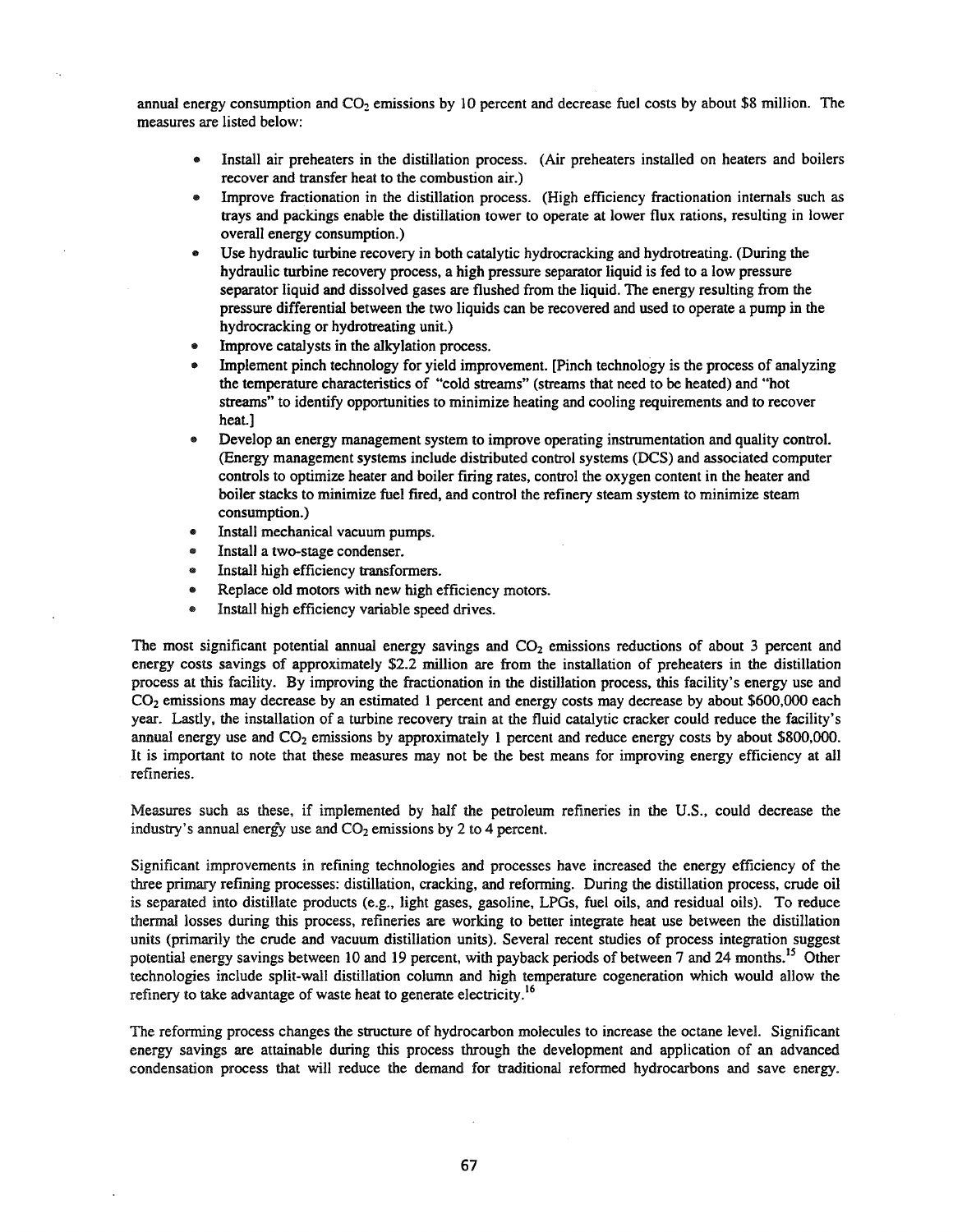Estimated energy savings of nearly 50 percent are attainable from the application of these advanced condensation processes.<sup>1</sup>

More advanced energy efficiency improvements include improved combustion processes, low-grade waste heat recovery, advanced heat exchangers, and improved process heaters and steam boilers.<sup>18</sup>

#### ENERGY EFFICIENCY AND THE IRON AND STEEL INDUSTRY

The iron and steel industry has become a classic example of a mature industry in which financial success is determined by a company's ability to continuously cut costs. In the 1970s the industry's competitive position was weakened due to increased foreign competition. In addition, public policies designed to protect the environment and provide energy security increased energy outlays by the industry. To regain competitiveness and cut costs, the industry undertook a major restructuring in the 1980s. The energy crisis of the 1970s, along with the availability of high-quality, low-cost scrap material, facilitated the emergence of a new type of domestic steel producer. These producers, known as minimills, utilize an energy efficient electric arc furnace (EAF) rather than the more energy intensive basic oxygen furnace (BOF) used by integrated mills. (Steel is also produced by specialty mills which primarily use EAFs.) The EAF process achieved greater productivity than integrated producers and drove out many imports. The U.S. regained its competitive position and became one of the lowest-cost steel producers in the developed world. In 1994, EAFs were used to produce about 40 percent of the total steel manufactured in the U.S.

#### Energy Use

The U.S. iron and steel industry consumed 1.8 quadrillion Btu of energy (excluding feedstock use) in 1994.<sup>19</sup> On a global level, the iron and steel industry is the largest industrial energy consuming subsector. Blast Furnaces and Steel Mills (SIC 3312) account for approximately 11 percent of US manufacturing non-feedstock energy use.<sup>20</sup> In the U.S., the average energy consumption by integrated mills is about 16.1 MMBtu per ton of raw steel and by minimills is about 7.3 MMBtu per ton of raw steel.<sup>21</sup> Due to the high level of competition and decreased demand, the industry is very oriented toward decreasing production costs to improve profitability. As a result, the industry continues to focus on the development and implementation of new technologies to increase productivity, reduce costs, and improve energy efficiency.

In the U.S., the BOF has completely replaced the capital and energy intensive open hearth furnace (OHF) in integrated steel mills. (The BOF requires 7 percent less energy than that of an OHF, depending on the molten iron-to-scrap ratio).<sup>22</sup> In 1995, BOFs produced approximately 60 percent of U.S. steel output. A BOF is charged with molten iron from a blast furnace and steel scrap. The iron and scrap are then refined together with alloy materials such as maganese and fluxes such as dolomite. Oxygen is blown into the furnace at high velocities to accelerate combustion and remove impurities. No external gases or fuels are needed because the reaction between oxygen and carbon is exothermic.

An EAF produces carbon and alloy steels from scrap metal, which is melted and refined using electricity. Because EAFs use scrap as a feedstock, the production of pig iron in the blast furnace is not required, eliminating approximately half of the energy requirements.

#### Energy Efficiency Improvements

Climate Wise is currently working to form a Climate Wiseffrade Association Compact with the two steel trade associations: the American Iron and Steel Institute (representing larger steel mills such as integrated mills) and the Steel Manufacturers Association (representing smaller steel mills such as minimills). Sample Action Plans were prepared for two steel producing facilities: one operating a BOF and the other operating an EAF.

Seven energy efficiency measures were evaluated in the sample Action Plan for a steel company operating a BOF and producing 2 million tons of steel each year. The measures, listed below, may reduce the facility's annual energy use and  $CO<sub>2</sub>$  emissions by an estimated 8 percent and decrease energy costs by approximately \$6 million:

• Introduce pulverized coal injection (PCI) technology in the blast furnace. (The PCI technology replaces the use of coke in the blast furnace with cheaper and cleaner pulverized coal.)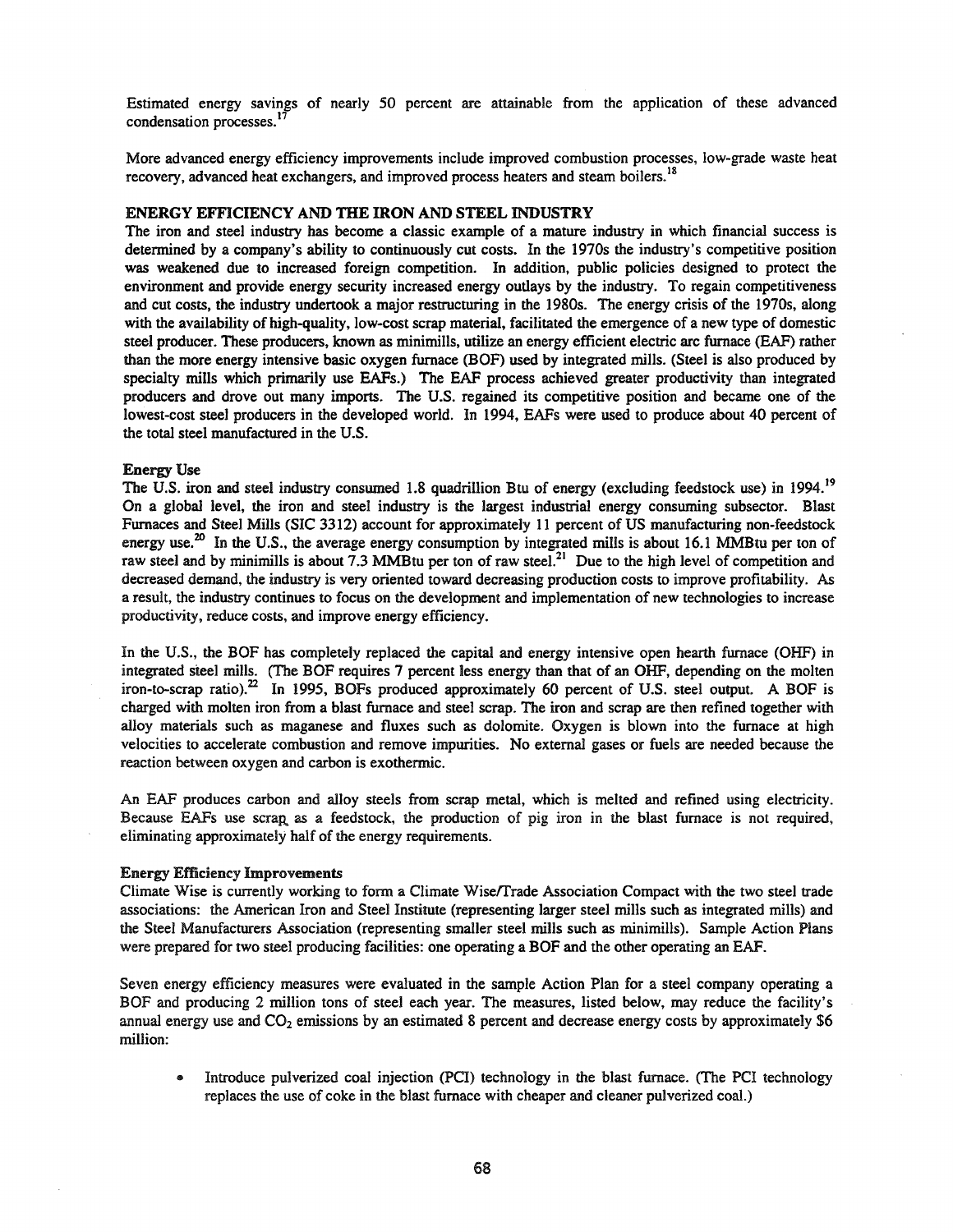- Install movable armor in blast furnace. (Fitted to the upper levels of the blast furnace walls, movable armor spreads raw materials across the furnace's stock column to increase the column's permeability, thus allowing for the enhanced upward flow of gases.)
- Optimize furnace controls.
- .. Recover BOF-gas for fuel use and electricity generation.
- .. Install up-to-date refactories in furnaces.
- Repair air leaks and optimize operations in compressed air system.
- Replace older motors with high-efficiency motors.

The measures to introduce PCI technology and to install movable armor in the blast furnace are likely to achieve the most significant annual energy savings,  $CO<sub>2</sub>$  emissions reduction, and energy cost savings at this facility. The PCI technology could reduce energy use and  $CO<sub>2</sub>$  emissions by over 2 percent and may reduce energy costs by an estimated \$1.2 million annually at this facility. By installing movable annor in a blast furnace, Climate Wise estimated that this facility may reduce its energy use and  $CO<sub>2</sub>$  emissions by about 2 percent and reduce energy costs by about \$1 million per year. Lastly, by optimizing furnace controls, such as optimizing the air/fuel ratio and heat transfer controls in the blast furnace, this facility could annually reduce its energy consumption and  $CO<sub>2</sub>$  emissions by about 1 percent and save over \$300,000 in energy costs. It is important to note that not all of the mentioned measures and related savings are appropriate for all BOP facilities.

The following five energy efficiency measures were evaluated by Climate Wise for an EAF facility producing 1.6 million tons of steel a year:

- e Install scrap pre-heaters in a twin shell arrangement in the EAF. (Scrap preheaters use the hot waste gases generated during the steelmaking process to preheat the "cold" steel scrap prior to melting in the furnace.)
- Install oxyfuel burners in the EAF shell for melting assistance. [Oxyfuel burners burn high purity oxygen with hydrocarbon fuels (e.g., natural gas, heavy oils from refineries fuels, or tars from coke plants within the steel works). High purity oxygen expedites the melting of steel scrap to liquid steel, thereby decreasing the heat cycle time which is required to produce a batch of steel.]
- Install up-to-date refactories.
- Repair leaks and optimize operations in compressed air system.
- Replace older motors with high efficiency motors.

Once completed, these measures may reduce this facility's electricity use and  $CO<sub>2</sub>$  emissions by about 5 percent and reduce electricity costs by approximately \$4 million per year. The most significant electricity savings and CO<sub>2</sub> emissions reduction of approximately 3 percent and electricity cost savings of about \$2.1 million per year may be achieved at this facility by installing oxyfuel burners in the EAF shell for melting assistance. The facility may achieve an annual electricity savings and  $CO<sub>2</sub>$  emissions reduction of 2 percent and electricity cost savings of \$1.5 million by installing scrap pre-heaters in a twin shell arrangement in the EAF. Climate Wise emphasizes that the above measures and related savings may not be representative for all EAF facilities.

Measures such as these, if implemented by half of the BOF and EAF facilities across the country, could reduce the industry's energy consumption and related  $CO<sub>2</sub>$  emissions by about 2 to 4 percent per year.

Climate Wise identified other typical measures with high potential savings that a facility may implement. These include: dry coke quenching at coke plants, savings 0.4 to 0.8 MMBtu per ton (25 to 50 percent reduction in coke oven energy use); top gas power recovery at the blast furnace, saving 0.4 MMBtu per ton; and direct rolling in the hot rolling mill, saving 1.8 MMBtu per ton  $(77$  percent of hot rolling mill energy use).<sup>23</sup> General energy efficiency measures for the industry include performing regular equipment maintenance checks, implementing thermal efficiency improvements in coke ovens and furnaces (e.g., optimizing heat transfer conditions), and waste heat recovery.

The steel industry continues to actively research and develop new technologies to increase productivity and energy efficiency. Climate Wise has identified new energy efficient technologies which due to significant costs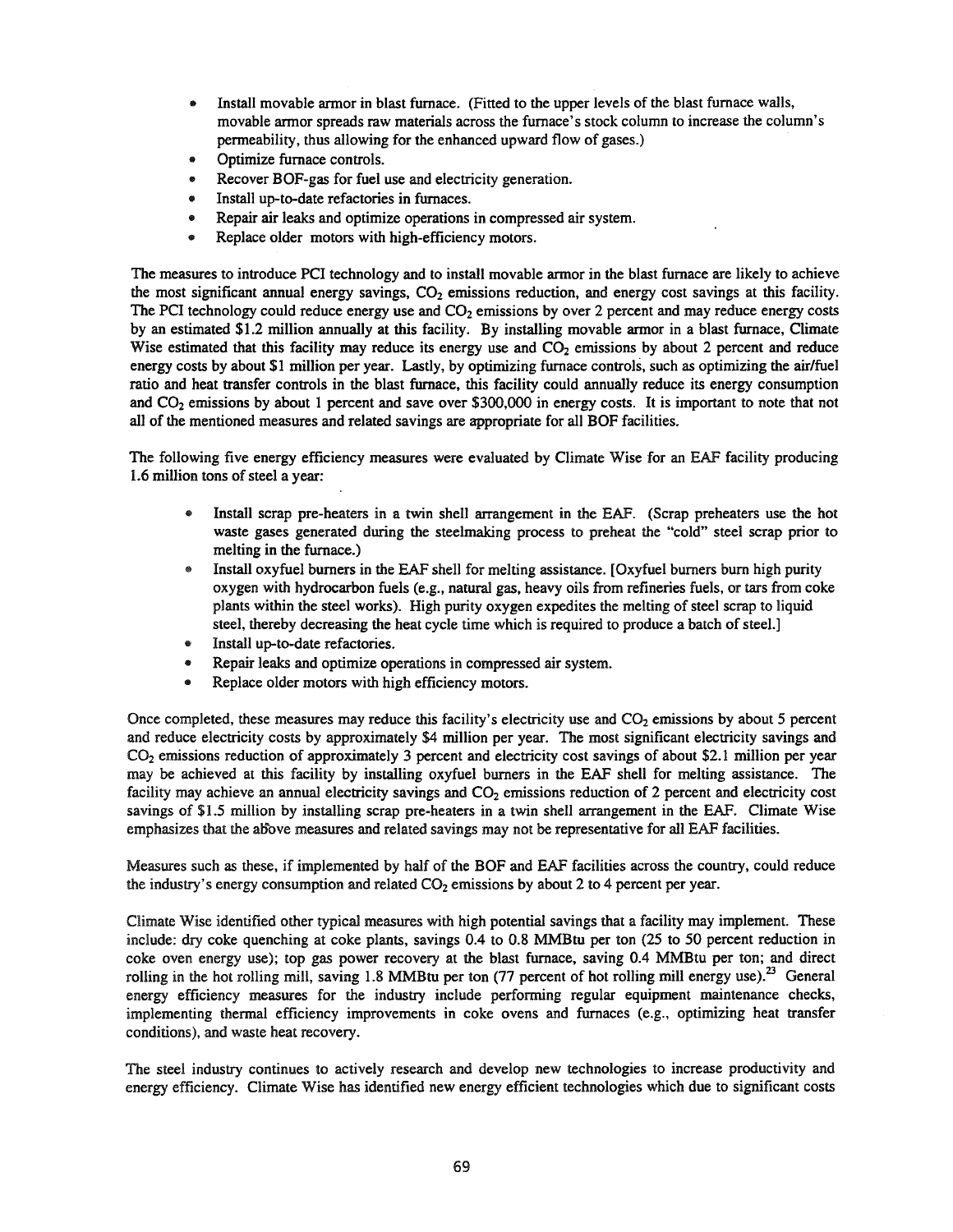and other factors are more likely to be implemented by a new facility or by one undergoing a major equipment change. These technologies are described in the following paragraphs.

The post-combustion lance technology for EAFs, developed by Praxair, Inc., injects the necessary amount of secondary oxygen  $(O_2)$  to combust the carbon monoxide (CO) prior to its stack release. The system consists of a water-cooled lance and controls to inject  $O_2$  to combust CO in and above the furnace's foamy slag. The technology can reduce energy use by about 40 to 50 kWh per ton of steel and is currently used in three EAFs in the  $U.S.<sup>2</sup>$ 

A thin-slab casting (compact strip) process, pioneered by Nucor in 1989, will allow minimills to compete in the markets for sheet and strip products (currently accounting for approximately 47 percent of the steel industry's total shipments), and increase energy efficiency. Thin slab casting is a process whereby molten steel is squeezed through a funnel-shaped mold down to a thickness of 1.5 to 2.0 inches and is then transferred to a four-stand finishing train designed to eliminate the need for reheating and several subsequent processing stages.<sup>25</sup> Before the advent of thin-slab casting, minimills could not enter this market due to the prohibitively high start-up costs. However, the new thin-slab casters cost considerably less than conventional casters, sharply reducing the capital expenditures required to enter the sheet and strip market. Nucor, the sole minimill to produce flat-rolled products using the thin-slab process, anticipates flat-rolled production to reach 4 million tons by mid-1996. Thin slab casting is expected to decrease energy consumption by 70 percent compared to conventional continuous casting and hot strip mills.<sup>26</sup>

The steel industry is actively pursuing alternatives to conventional coke-oven/blast furnace methods of steel production, such as direct steelmaking which eliminates the need for coke ovens. The DOE, in 1989, established an experimental direct steelmaking plant in Pittsburgh, run under the auspices of the American Iron and Steel Institute. In direct steelmaking, steel is produced using a coal-based, continuous in-bath melting process which substitutes a single vessel for coke ovens, blast furnaces, and BOFs. This process reduces the number of processes to one and requires about 20 percent less energy, resulting in potential U.S. energy savings of 200 trillion Btu per year.<sup>27</sup> Currently, the experimental plant is capable of producing five tons of molten steel per hour.

AK Steel has pioneered a new technique to increase the output of BOFs. The oxygen-blowing technique is one in which liquid oxygen is injected into the furnace to increase productivity and output. This technique enabled AK Steel to produce an output of 12 tons of hot metal per 100 cubic feet of working volume, while the national average is 6.5 tons of hot metal per 100 cubic feet of working volume.<sup>28</sup>

#### CLIMATE WISE OUTLOOK

The manufacturing industry's continued participation in the Climate Wise program and other Voluntary Programs, will substantially contribute to the Administration's goal of reducing greenhouse gas emissions to 1990 levels by the year 2000. The implementation of industry specific measures, such as those presented in this paper, by energy intensive industries will play an integral role in achieving the Administration's goal. Climate Wise looks forward to the continued formation of Climate Wise/Trade Association Compacts, similar to that formed with the American Portland Cement Alliance, as an effective means of recruiting energy intensive industries and informing them of industry specific energy efficiency opportunities.

In addition to Climate Wise's promotion of industry specific energy efficiency measures, the program also encourages its Partners to implement general efficiency improvements which include energy efficient lighting and motor upgrades, as these improvements can significantly contribute to the Partner's efficiency achievements. Although the voluntary nature of the Climate Wise program does not require its Partners to obtain a specific goal or to implement specific measures, most Partners have committed to progressive energy efficient and pollution prevention goals as a means to effectively reduce operating costs and remain competitive in their industry.

Participation in the Climate Wise program continues to increase as companies are informed of the numerous industry specific energy efficiency opportunities and related savings that such opportunities may achieve. Established in 1994 with the enrollment of energy intensive Charter Partners such as DuPont, Lockheed Martin,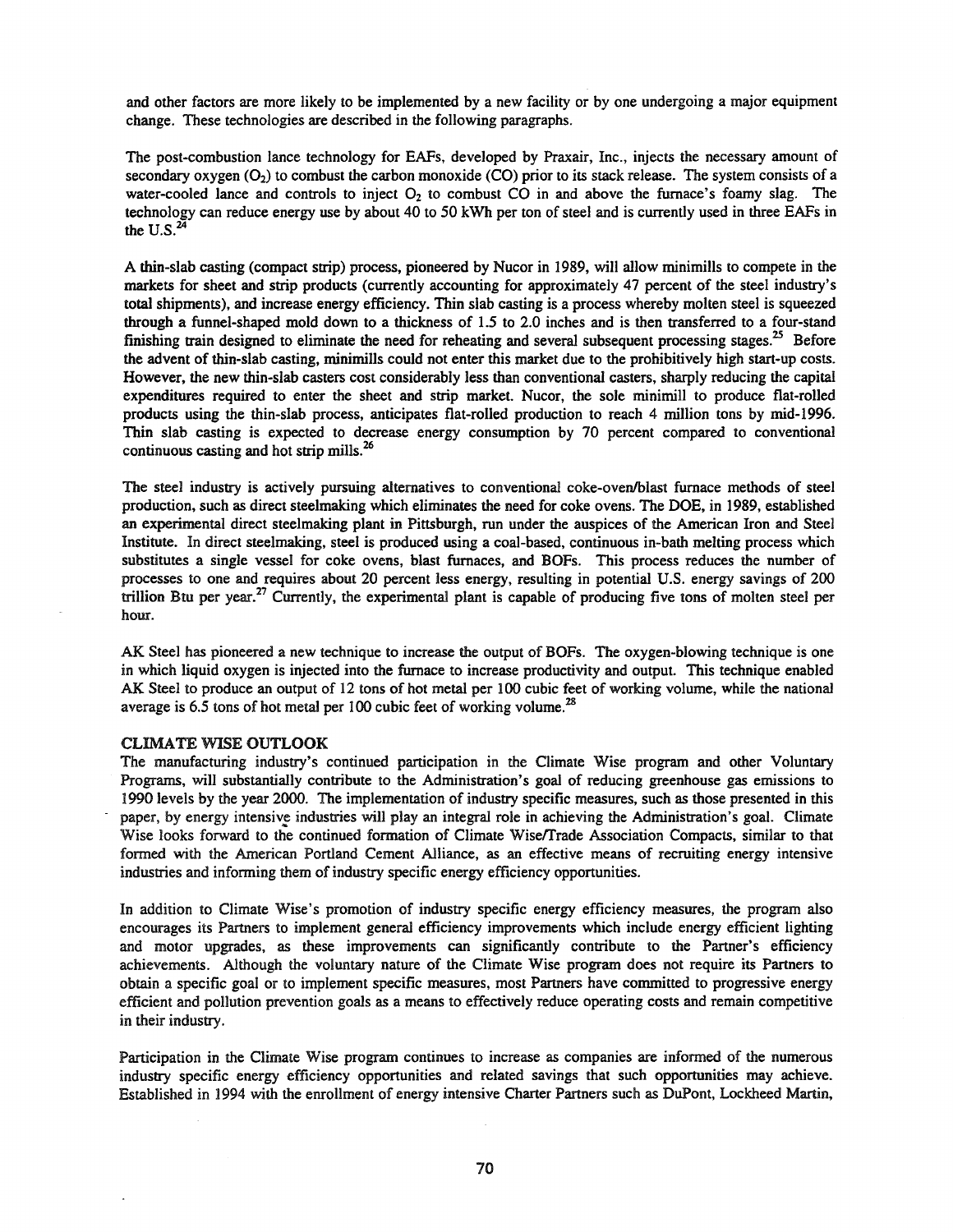Georgia Pacific, and Dow Chemical, the program's enrollment increased 7 fold from 1995 to 1996. Based on this Partnership increase, Climate Wise seeks to recruit an additional 1,270 companies by the year 2000.

## REFERENCES

1U.S. Department of EnergylEnergy Infonnation Administration, *Manufacturing Consumption ofEnergy 1994,* web site: http://www.eia.doe.gov/emeulmecs/contents.htrnl#mecs94, April, 1997. (MECS, 1997)

<sup>2</sup> MECS, 1997

<sup>3</sup> American Portland Cement Alliance, *U.S. Cement Industry: Perspectives On Climate Change,* March, '1997. (APCA, 1997)

4 APCA, 1997

5APCA, 1997

- 6 Preis, Fred, "High Tech Impellers Offer Efficiency Gains for Cement Plant," *Energy Engineering,* Vol. 94, No. 1, 1997.
- <sup>7</sup> EnergeticslU.S. Department of Energy, *Cement Industry Profile,* 1990.
- <sup>8</sup> U.S. Department of Energy/Office of Industrial Technology, *Impacts: Summary of Results from Programs,* December, 1996. (U.S. DOE/OIT, 1996)
- <sup>9</sup> U.S. Department of EnergylEnergy Information Administration, *The U.S. Petroleum Industry: Past as Prologue* 1970 -1992, September, 1993.
- <sup>10</sup> MECS, 1997
- <sup>11</sup> U.S. DOE/OIT, 1996

12U.S.'Department of EnergylEnergy Information Administration, *Petroleum Supply Annual,* 1994.

- <sup>13</sup> U.S. Department of Energy and U.S. Environmental Protection Agency, *Climate Wise Case Study Compendium, Report,* 1, 1996.
- <sup>14</sup> Planetec, "Total Petroleum's New WHAARP Plant," *Planetec Progress,* VoL 3, No.1., January 18, 1997.

<sup>15</sup> World Energy Council, *Energy Efficiency Improvement Utilising High Technology: An Assessment ofEnergy Use in Industry and Buildings,* September, 1995. (WEC, 1995)

- 16Smit, Rob; deBeer, Jeroen; Worrell, Ernst; and Blok, Kornelis, *Long Term Industrial Energy Efficiency Improvements; Technology Descriptions,* Dept. of Science and Technology, Utrecht University, The Netherlands, 1994.
- <sup>17</sup> U.S. Congress/Office of Technology Assessment, *Industrial Energy Efficiency*, August, 1993. (U.S. Congress/OTA, 1993)

<sup>18</sup> U.S. Congress/OTA, 1993

<sup>19</sup> MECS, 1997

<sup>20</sup> MECS, 1997

<sup>21</sup> WEC, 1995

22WEC, 1995

<sup>23</sup> WEC, 1995

<sup>24</sup> U.S. DOE/OIT, 1996

<sup>25</sup> Standard and Poor, "Steel & Heavy Machinery," *Industry Surveys*, May 23, 1996. (Standard and Poor, 1996) <sup>26</sup> Standard and Poor, 1996

<sup>27</sup> U.S. Department of Energy/Office of Industrial Technology, *Technology Partnerships: Enhancing* 

*Competitiveness, Efficiency, and Environmental Quality ofAmerican Industry,* 1994.

<sup>28</sup> Standard and Poor, 1996

## OTHER RESOURCES

Elliott, R. Neal, *Electricity Consumption and the Potentialfor Electric Energy Savings in the Manufacturing Sector,* ACEEE, April, 1994. '

EnergeticslU\$S, Department of Energy, *Iron and Steel Industry Profile,* 1990.

Energetics/U.S. Department of Energy, *Petroleum Refining Industry Profile,* 1990b.

Leffler, William, *Petroleum Refining for the Non-Technical Person*, Ed. 2., Penn Well Publishing Company, 1985.

Portland Cement Association, U.S. *Cement Industry Fact Sheet,* Ed. 14, 1996.